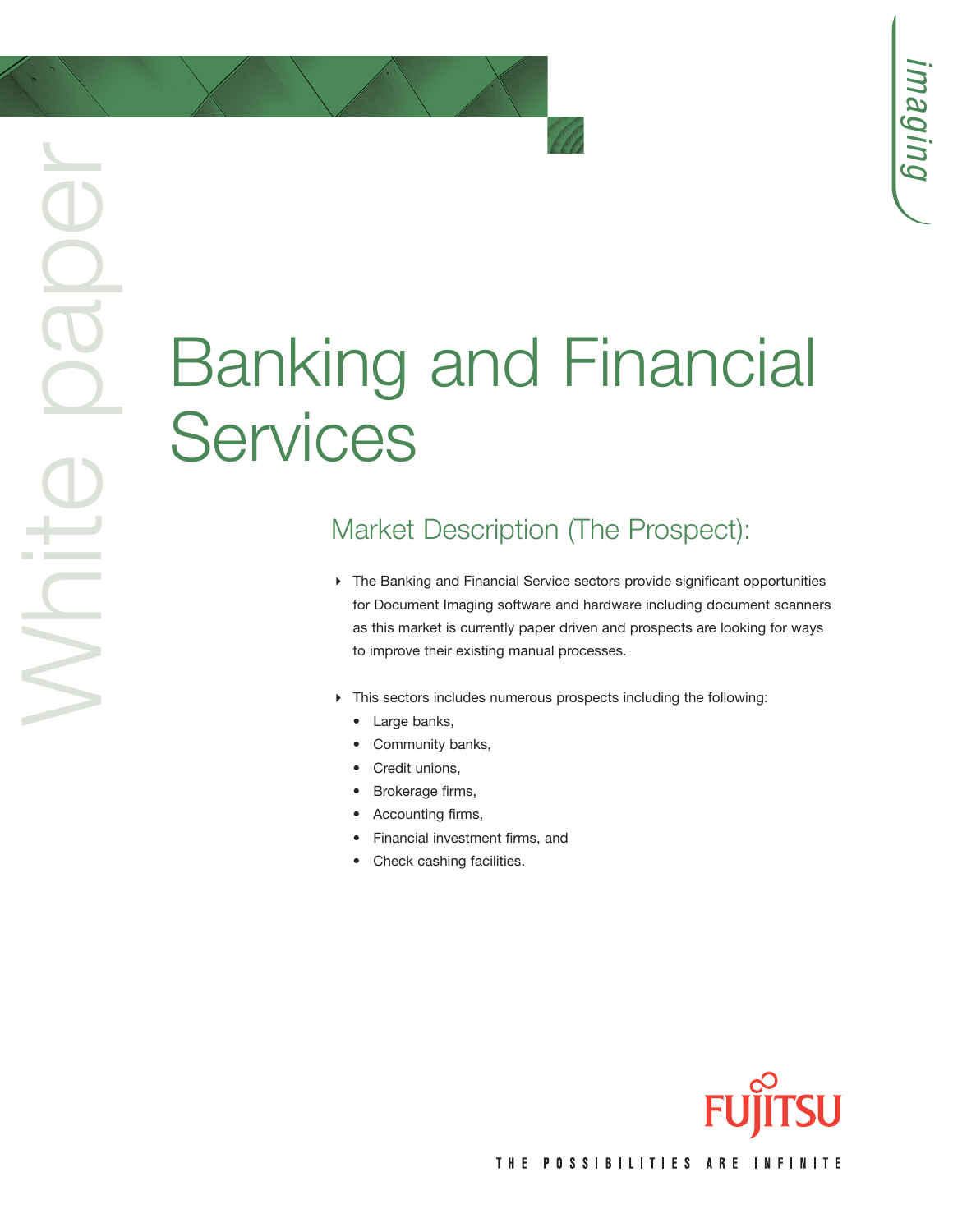# hite pap

#### Business Drivers:

- The banking and financial service sectors have relied heavily on microfilm technology to image business documents and checks. Today these organizations are seeking technological advancements to replace out of date and inefficient microfilm. Service contracts for microfilm are almost cost prohibitive today so alternative technology, such as document imaging, is in high demand.
- $\blacktriangleright$  The worldwide web is the dominant means of information access and delivery. The internet is a dominant and viable means of business communication. Banking and financial service organizations are looking for ways to leverage the internet to accelerate their business processes.
- Banking and financial service is an extremely competitive business. In recent years there have been numerous acquisitions in an effort to eliminate competition and expand customer base. In this competitive industry the bank or financial service organization that is first in service will often get the business. For example, the bank that processes your loan application the fastest will likely be the bank that wins your business. Banks and financial service organizations are looking to apply technology to process documents faster, to improve internal operations, to improve customer service and to expand their competitive advantage.
- Many banks and financial service organizations have branch offices in major metropolitan areas such as Shanghai, Tokyo, New York and Los Angeles. The cost for office space in these areas is extremely expensive. These organizations are looking for ways to reduce physical storage costs by eliminating storing paper–based documents.
- $\blacktriangleright$  In a time when there is a worldwide economic slowdown, all organizations today are looking for ways to cut costs, to do more with less resources and in general to streamline their business operations.
- $\triangleright$  Due to recent corporate improprieties, the banking and financial service sectors are subject to numerous guidelines established by regulatory bodies such as the Security and Exchange Commission, the Ministry of Finance, and the International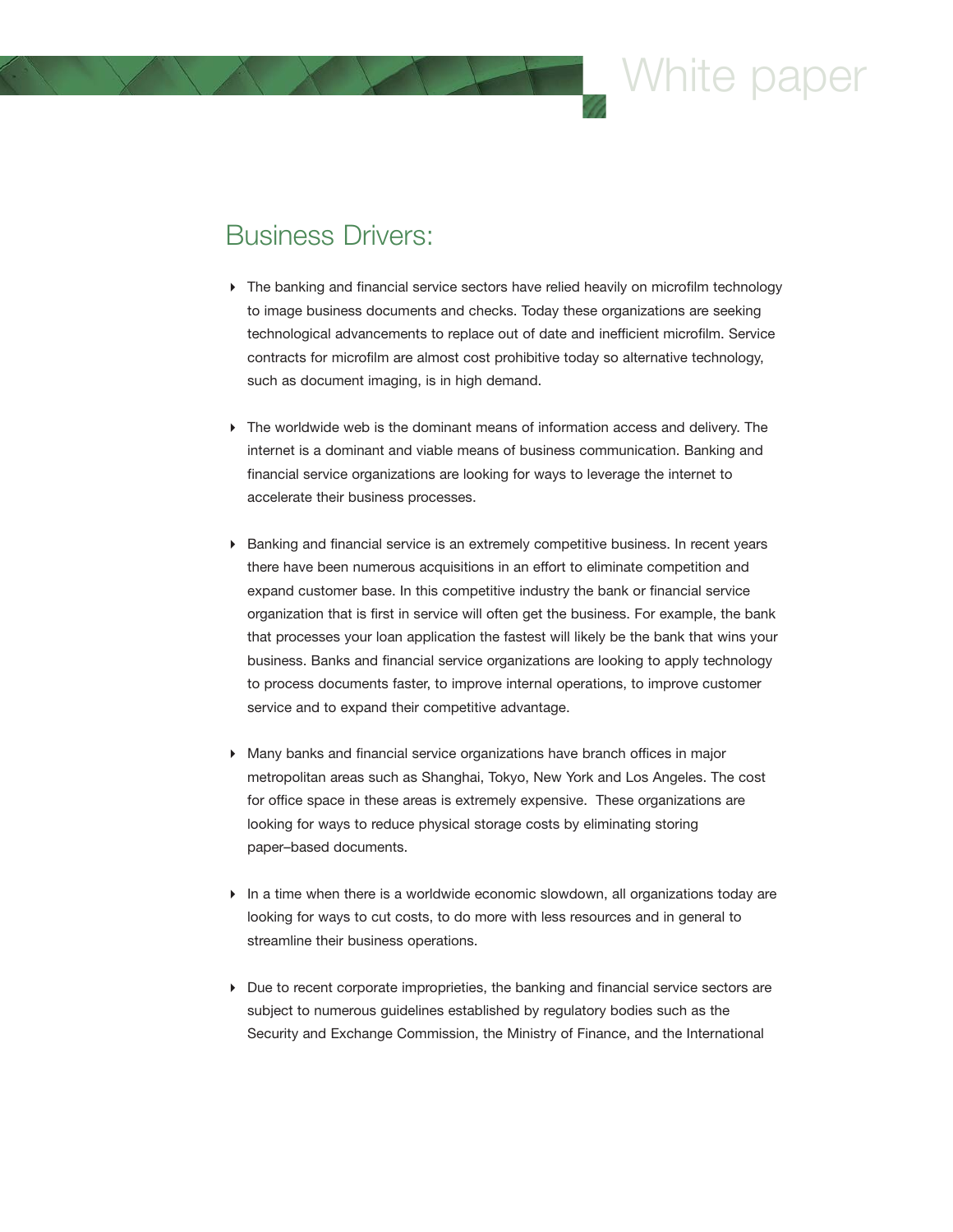

Accounting Standards Committee. These guidelines define how banking and financial service organization must manage their business information.

- An example of this can be found in a U.S. regulatory guideline referred to as Gram-Leach-Bliley. In section 12 CFR Part 30 it states "each bank shall identify reasonably foreseeable internal and external threats that could result in unauthorized disclosure, misuse, alteration, or destruction of customer information or customer information systems."
- The highly visible Sarbanes-Oxley Act requires banks and financial service organizations to have an audit committee to validate the accuracy of their financial reports. The Chief Executive Office of these organizations is held personally responsible for the accuracy of their data. Stiff fines and prison terms have been imposed for fraudulent entries and the intentional disposition of business documents.
- Central to these guidelines are three things:
	- Data accessibility,
	- Ensuring the privacy of customer information, and
	- The physical protection of data.
- As a result these organizations are looking for technology that can help them manage data more efficiently, that can track access to data, and to ensure the physical protection of data should they need to recover from any type of data storage disaster.
- These organizations are looking not only for a return on the investment but they are also concerned with the *total cost of failure*.

#### The Financial Document Imaging Solutions:

 $\triangleright$  The solution to help banks and financial service organizations to address these business drivers is Enterprise Content Management (ECM), including the critical document imaging component, as it enables them to capture, manage, store, preserve and deliver information and documents related to business and organizational processes.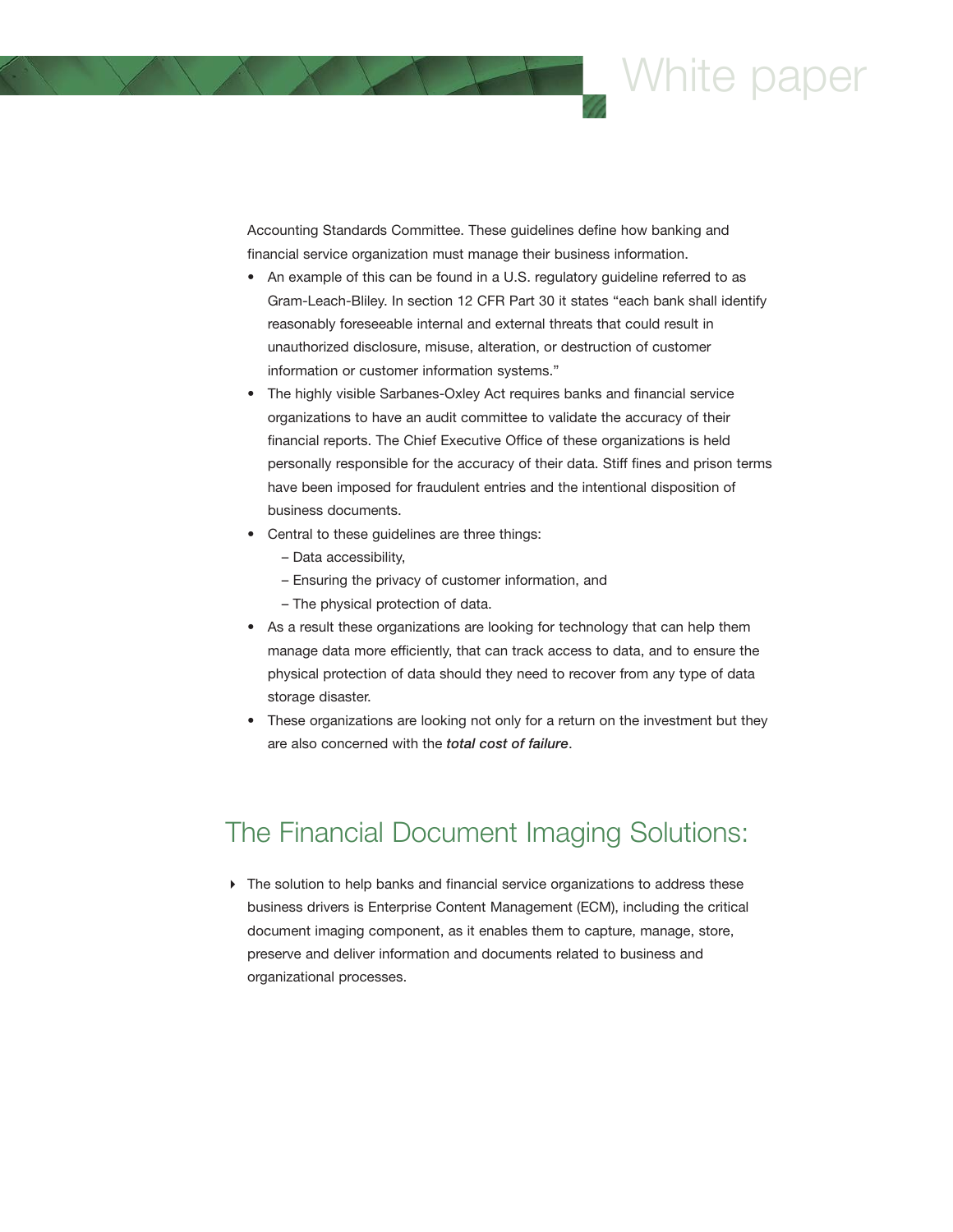

- Selected ECM technologies that are particularly beneficial for the banking and financial service sectors include the following:
	- *Forms processing* for processing documents associated with loans for new cars or mortgages. Forms processing can be used to scan and extract data from either typed or handwritten text. Advances in this technology allow organizations to process forms with either structured or unstructured data. Implementing this technology for transaction processing can reduce cycle time from weeks to literally hours.
	- *Archive and retrieval* can assist by converting paper-based document such as customer records, human resource records, signature verification cards, safe deposit contracts, and wire transfer documents into electronic documents that can be archived. These electronic documents can be searched and retrieved for viewing or printing. Accessing electronic documents is much faster enabling bank and financial service organizations to be more forthcoming with their business information to assist with regulatory compliance.
	- *Document distribution* can be used to electronically distribute documents using the internet eliminating the time and resources required to fax documents. Additionally, this can be used for redundant off-site storage to ensure the physical protection of data.
	- *Enterprise Report Management*, formerly called Computer Output to Laser Disk (COLD), can be used to move data off of expensive host computers into Local and Wide Area Networks where supporting paper documents can be scanned and managed with this data.
	- *Business Process Management*, formerly call Workflow, can be applied to automate business processes by routing electronic documents to appropriate departments or individuals to expedite the approval processes.
	- *Image Enable Software*, gives banking and financial service organizations the ability to add scanning and document management functionality to existing line of business applications and business processes such as teller and mortgage lending processes. This gives them the ability to implement document imaging without having to change the way employees are use to doing their jobs.
	- The recent Check 21 initiative, making an Image Replace Document the legal equivalent has escalated *Check/Remittance Processing* for banks, financial service organizations and retail stores. These organizations are looking for scanning technology in order to image the check at the earliest stage of the process. This may include at tellers station or even at check out facilities in retail and grocery stores.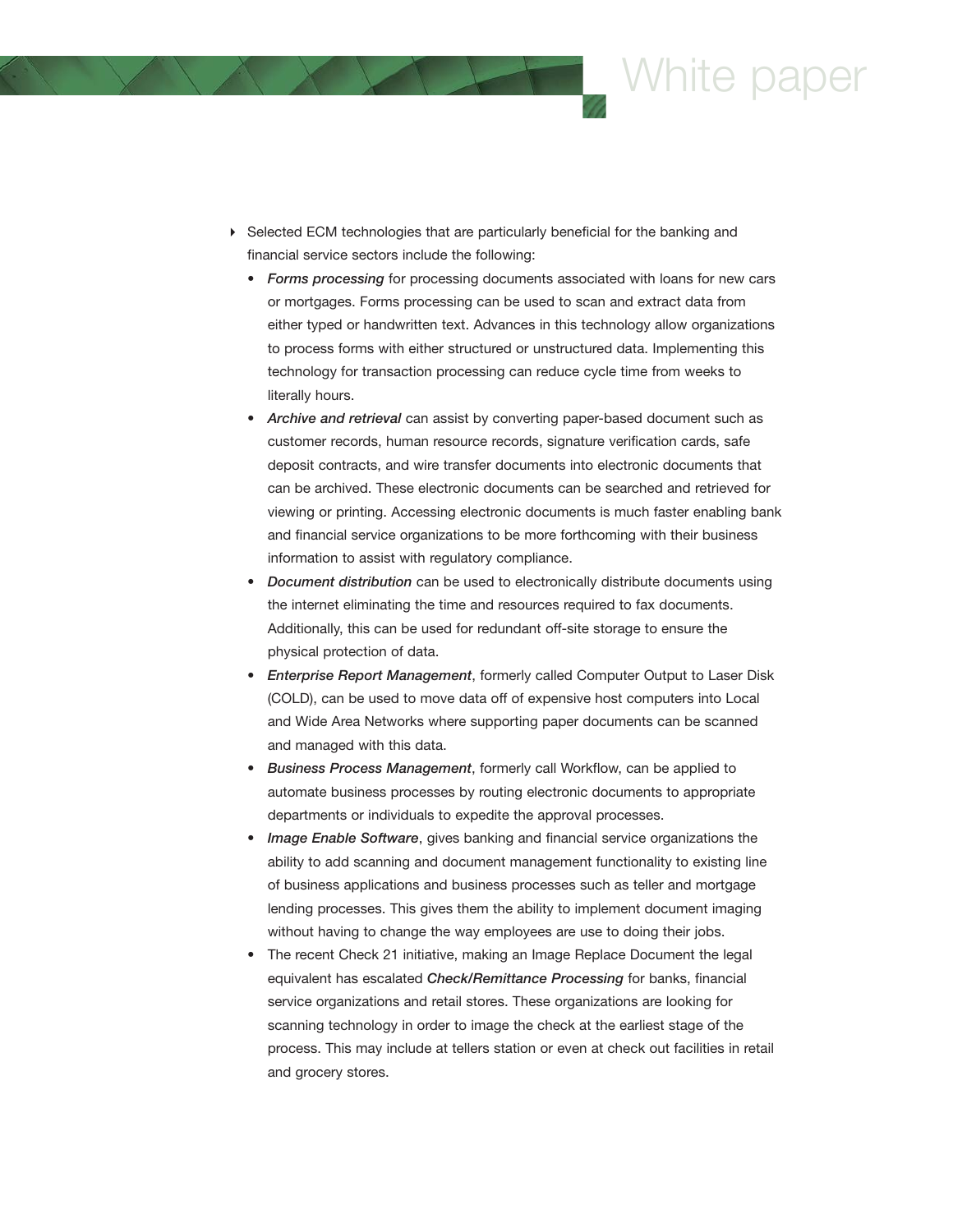# White paper

### The Benefits:

- Implementing document imaging technology in the banking and financial service sectors can yield many benefits such as:
	- *Faster access and retrieval* of documents associated with customers, employees, and transactions to improve customer service and expand their competitive advantage.
	- *Track access and manage information more efficiently* to assist with regulatory compliance guidelines for protecting and ensure the privacy of information.
	- *Leverage the internet* to enable better business to business communication and better business to consumer communication.

#### Return on the Investment:

- In addition to the business improvement benefits there are many tangible returns on the investment banking and financial service organizations will achieve from implementing document imaging. These include the following:
	- *Cut costs* associated with the labor required to manage paper-based transactions. In many cases organizations have increased productivity with the equivalent or less staff members.
	- Another major cost savings is associated with the *reduction of physical office space* by eliminating storing paper documents. Many investment firms have been able to facilitate additional brokers by using the space previously occupied by filing cabinets.
	- By reducing processing time organizations can *increase the volume of transactions and revenue*. This also facilitates *improved customer service and overall customer satisfaction*.
	- As a result of managing their business information more efficiently, these organizations can be more forthcoming with their business documents to assist with regulatory compliance. This *reduces their risk of potential fines and penalties*.
	- The ultimate ROI is the result of redundant off-site storage *ensuring business continuity should they experience any type of data storage disaster*.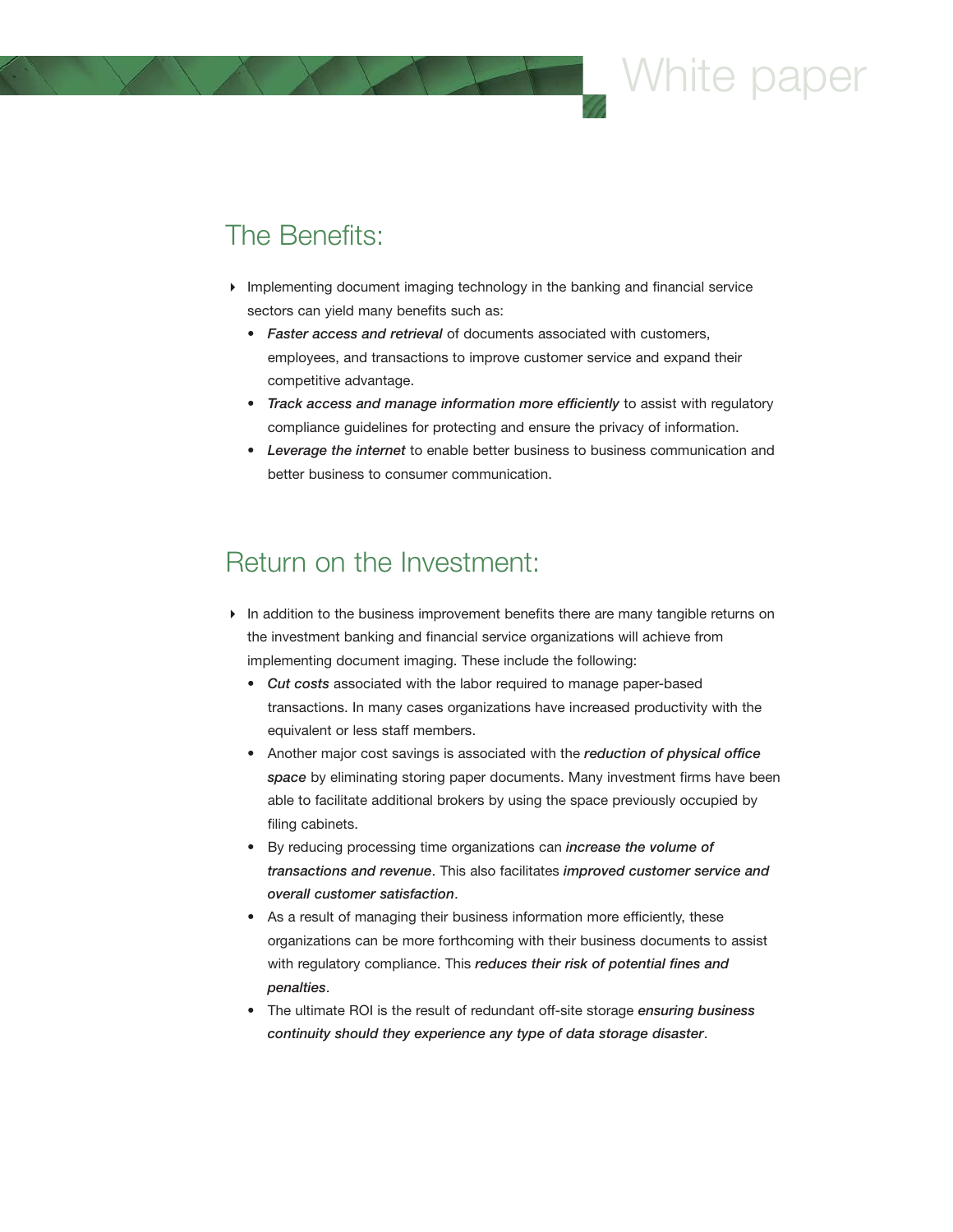## Vhite par

### Strategic Software Partners:

- $\triangleright$  Our document scanners are a critical component in addressing the myriad of application needs in the banking and financial service sectors. Complimenting our hardware to make a complete solution are a number of strategic software partners including some of the following (list is not all inclusive):
	- *Kofax (Dicom)*:

Kofax is the world's leading provider of information capture solutions. No other company has the same global reach, depth of experience or breadth of technology devoted to capturing vital business information — from VRS (VirtualReScan®) and Adrenaline® for maximizing scanning productivity and quality, to the powerful Ascent® platform for automatically transforming document and forms into retrievable information.

• *Captiva*:

Captiva has a broad range of products targeted at optimizing the delivery of information across the enterprise and into today's sophisticated information systems. Ranging from low volume, destop products to high-volume, enterpriselevel products, Captiva's offerings have a common mission: relieve the burden organizations face feeding the information-intensive systems faster, more cost effectively and with greater accuracy.

• *Hyland*:

OnBase®, developed by Hyland Software, is enterprise content management software that combines integrated document management, business process management and records management in a single application. Whether deployed as a hosted or premises-base solution, OnBase allows organizations to automate business processes, reduce the time and cost of performing important business functions, improve organizational efficiency, and address the need for governance, risk and compliance through the management and control of content from virtually any source. OnBase also facilitates the sharing of digital content with employees, business partners, customers and other audiences.

• *FileNet*:

FileNet, the leading provider of Enterprise Content and Business Process Management solutions, enables the world's leading companies and government agencies to streamline and automate their business processes, access and manage all forms of content and automate records management to help meet compliance needs.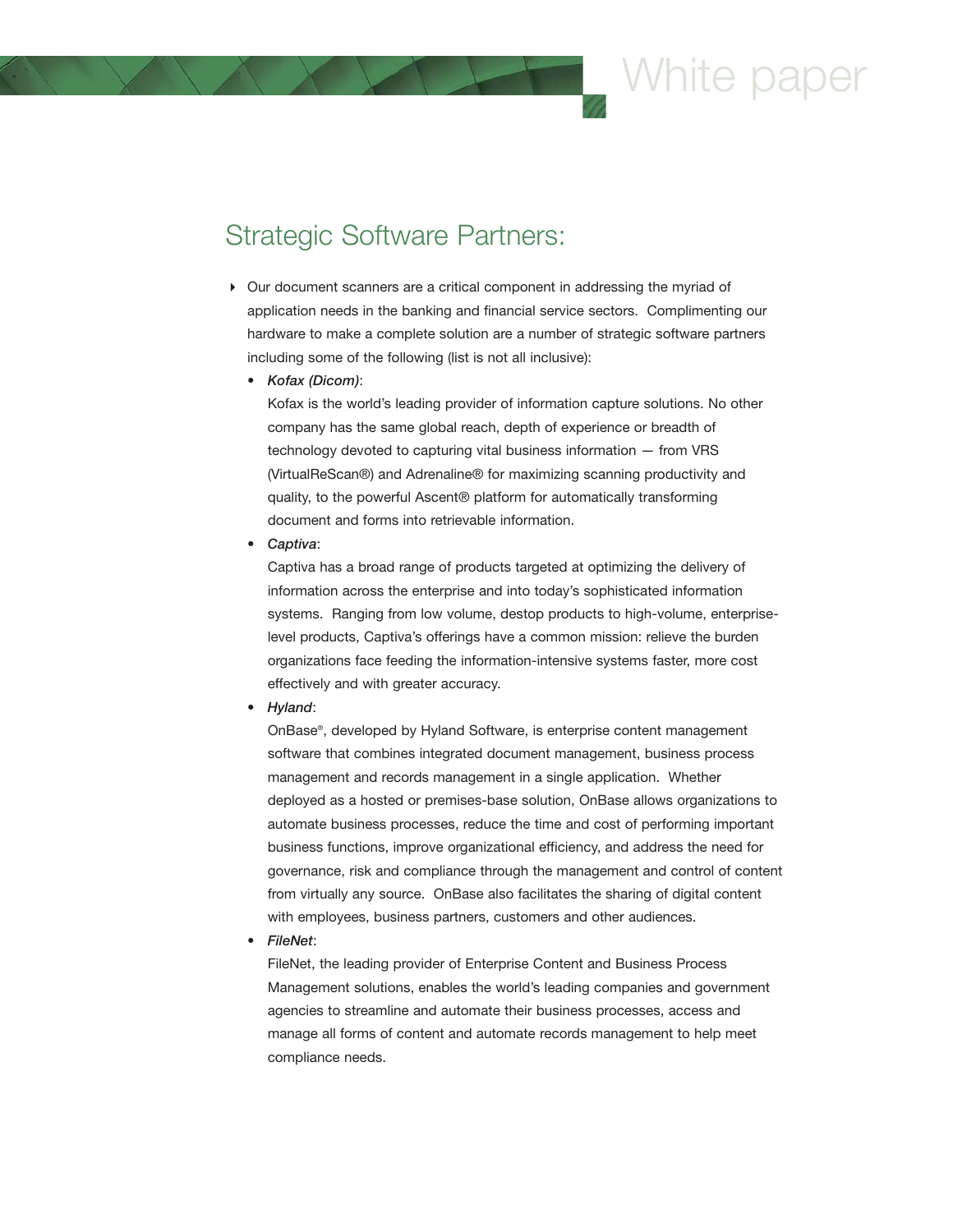## White paper

• *AnyDoc Software*:

AnyDoc Software provides the full spectrum of automated solutions for all document and data capture needs. AnyDoc Software's suite of products eliminates the need to manually enter the valuable data off the millions of paper documents — forms, invoices, etc., received daily at organizations worldwide. AnyDoc Software offers:

- Scanning software local and remote
- Forms processing structured and unstructured
- Document imaging storage and retrieval
- *Tokair*:

Tokairo is a United Kingdom based company that is a specialist within the document management and workflow market who have developed the TokOpen document management software suite. TokOpen is a powerful portfolio of document capture and management products that tightly integrate with your existing systems and business processes. TokOpen is a scalable solution that can be implemented into a department or rolled out throughout the enterprise.

#### Market Potential

- Market data for the overall potential of Enterprise Content Management is very diversified. There are several studies indicating the market is healthy but there is tremendous discrepancies in the size of the market.
	- A recent study by the Gartner Group (used by AIIM) indicates the market is 3 billion.
	- AMR Research predicts the overall information technology opportunity created by the need for compliance will reach 80 billion over the next five years. The banking and financial service sectors are most impacted by the need for regulatory compliance.
	- A study by AIIM International indicates the Compound Annual Growth Rate for the combined Banking and Financial Service Sectors is 51% of the overall market.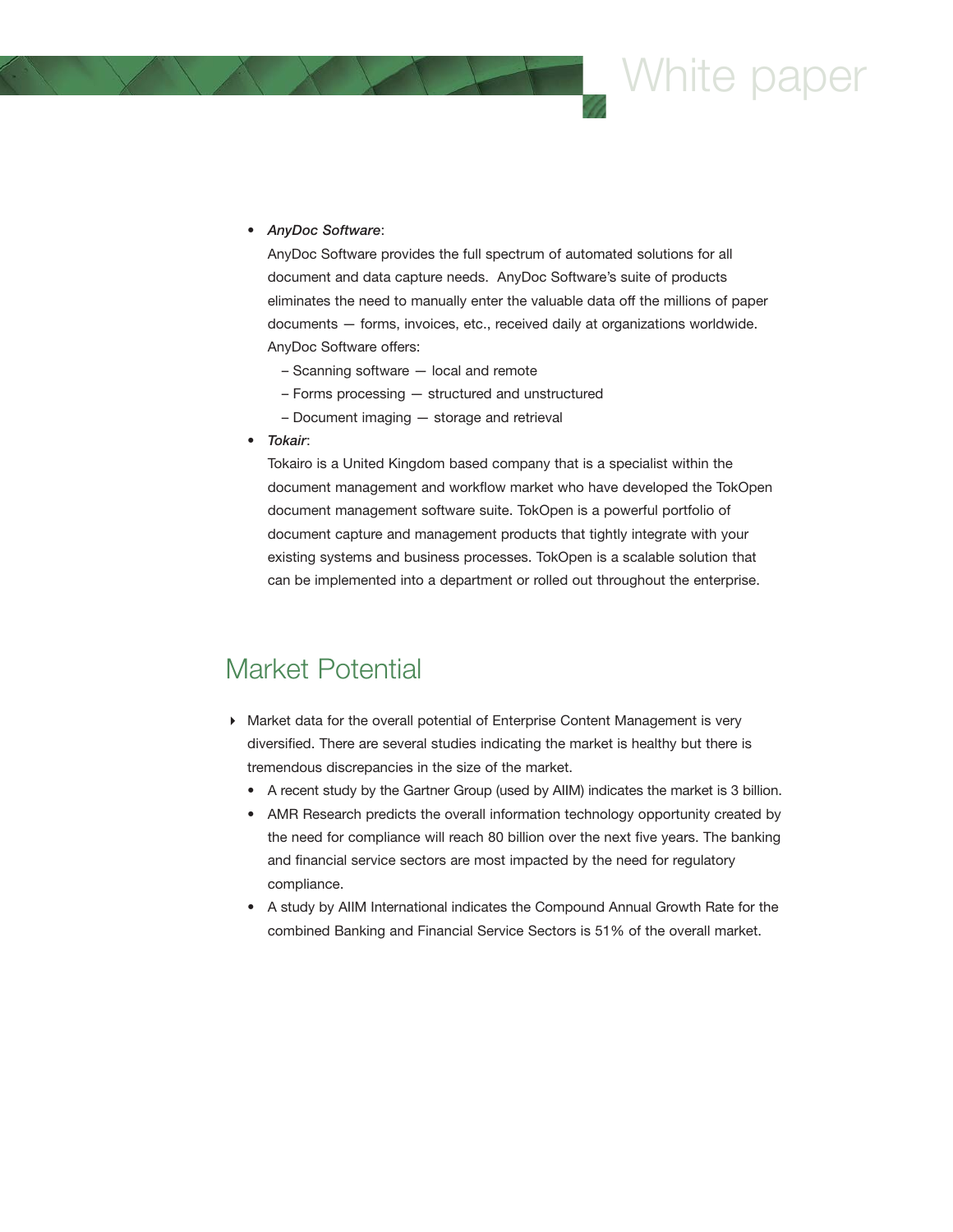### Vhite par

### Supporting Case Study — American Savings Bank of NJ:

*As reported by Champion Workflow Systems, Inc.*

What started out as a microfilm replacement project has blossomed into a bank-wide opportunity to increase customer service and improve internal operations. American Savings Bank of NJ is a \$350 million community bank with offices in Bloomfield and Cedar Grove, NJ. While the bank has experienced substantial growth in recent years, it has maintained its hallmark personal customer service. The search for a microfilm replacement originally was a minor technology initiative. Where that initiative has led  $$ and where it continues to lead  $-$  is a testament to the imaginative use of information technology.

Champion Workflow Systems, a system integrator, based in Bloomfield, New Jersey was broadly experienced in imaging and electronic document management systems. They proposed a solution tailored to American Savings objectives. The central technology selected was the TokOpen Electronic Document Management System from Takairo, Inc. According to Champion's president, Gary Loew, "TokOpen offers all of the functionality that a bank needs to stay competitive. We can integrate TokOpen with any Windows application in the bank, thus "image enabling" all of the tools used by tellers, customer service representatives and mortgage lending representatives.

TokOpen uses the familiar file cabinet metaphor for document storages. Users can access file drawers containing "PendaFlex" folders, nested manila folders , and documents from any of their existing line of business applications.

Paper-based documents are captured with Fujitsu ScanPartner and *fi*-4120 series scanners.

Applications to date that American Savings has applied the combined Takairo and Fujitsu solution to address include:

- Signature Cards for Transaction Verification,
- Redundant Off-Site Storage for Disaster Recovers, and
- Transaction processing for Mortgages.